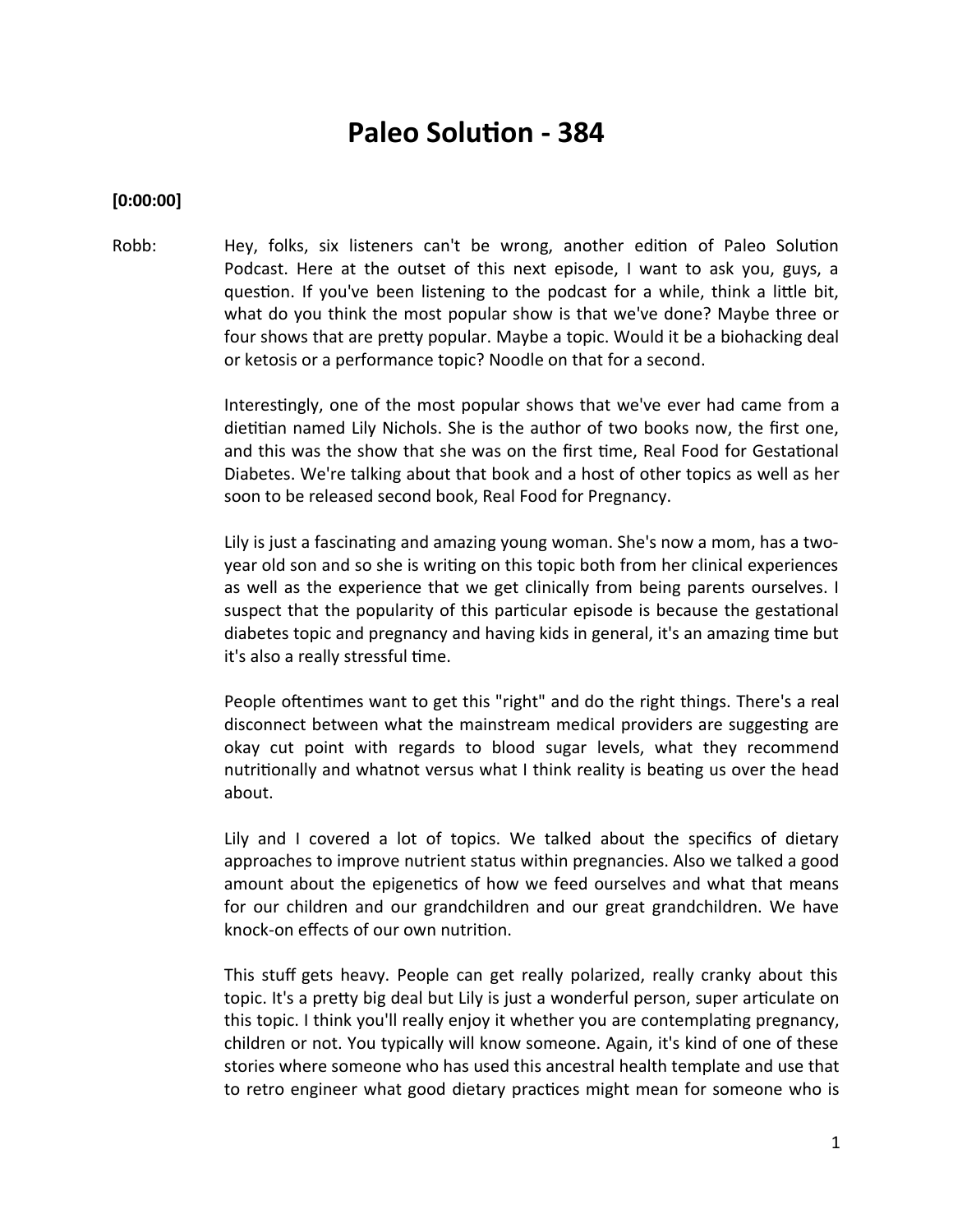suffering metabolic derangement, it's looks very different than the standard of care. I hope you enjoy this one. I certainly did.

Lily, what's going on?

- Lily: Oh my gosh, so much. So much is going on. I'm about to launch this new book and since the last time we talked  $-$  Well, I guess, I saw you at Paleo  $f(x)$  and had a three-month old with me but since the last tme I was on the show had a baby, kind of a big deal.
- Robb: Kind of a big deal. Yeah, that's a litle bit of a life-changing deal. I used to think that I was busy until we had two kids and then I realized that I pissed away an enormous amount of time before I had kids.
- Lily: Right.
- Robb: Remind me, a boy, girl, how old is this individual these days?
- Lily: It's a little boy. He is almost two, will probably be two by the time this interview goes live. Yeah, lots of fun, real active, real bright, talkative little kiddo. We're beyond the one-way communication street where I would narrate the day. Now, he narrates the day to me which is prety funny. Yeah, really entertaining, keeps me on my feet.
- Robb: Awesome. It's funny, I've heard a lot of people say that girls are easier when they're young and boys are easier once they hit their teens and whatnot. It'll be interesting to see how that plays out. But I've got to say that when Zoe and Sagan have gone to birthday parties or play dates or different things like that and we have a bunch of their male classmates, these little boys, the little boys are just dirty litle heathens. They just poo and pee and boogers and just like -- I mean, they're litle animals compared to the girls which they're kind of collected. I mean, they can get a little bit spastic and everything but it is kind of jaw dropping the diference between them. It's completely diferent species between the two of them. It is so diferent.
- Lily: I think you're right. Yeah. I have a sister and that's my only sibling.

# **[0:05:01]**

My parents would be like Facetme with my kiddo. He just is like running laps as we're talking. And my dad's like, "Does he ever sit down?" No, not. I mean, maybe for five minutes at a time when he's building a block tower or something but prety much run laps all day. Crazy.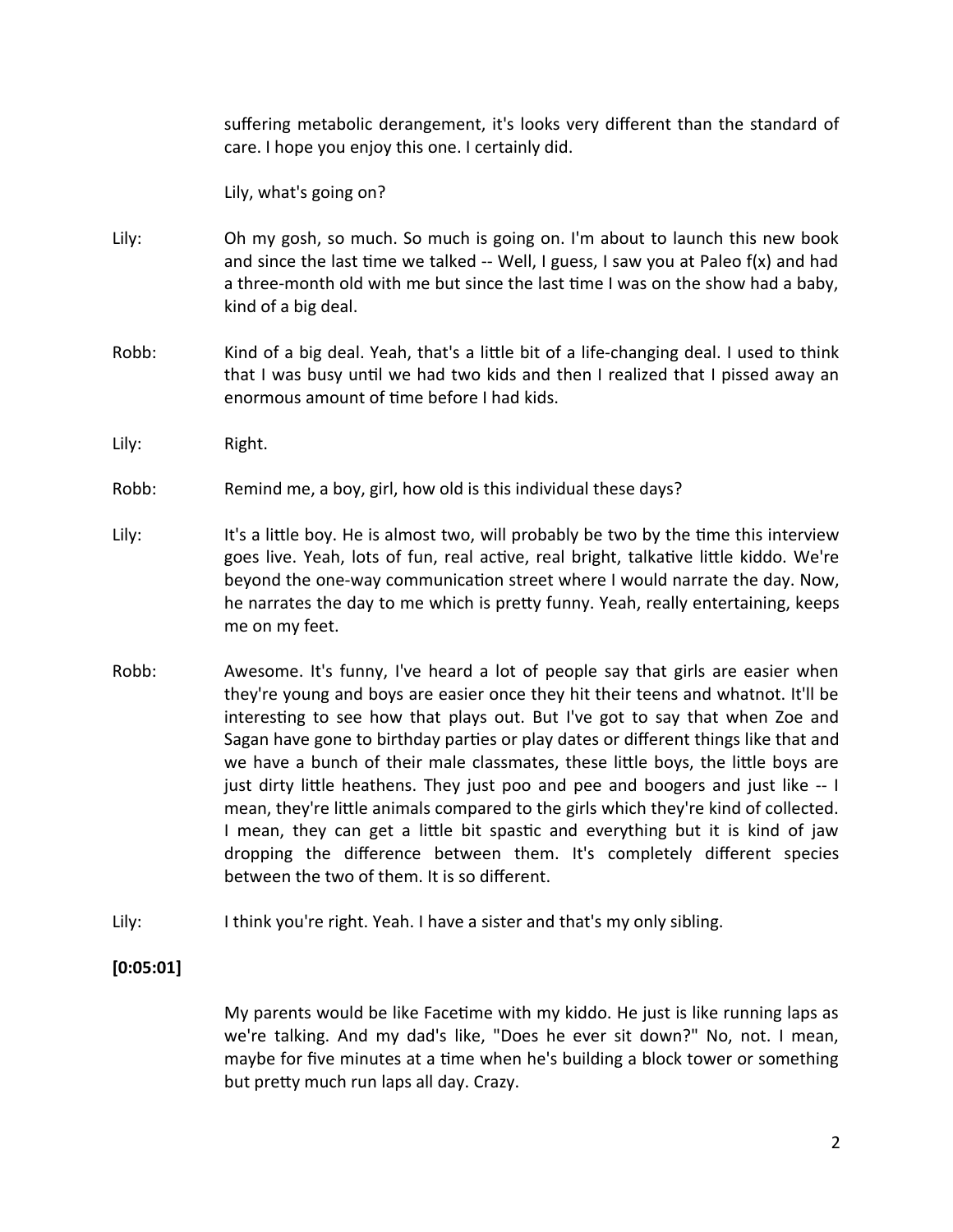Robb: Right. That's awesome. Lily, in the intro, I believe I mentioned this a little bit, but folks may be a litle bit surprised that you are one of the most popularly downloaded podcast guests that I've ever had. This topic of gestational diabetes and what to eat when and around pregnancy and breasteeding and whatnot, you've really knocked all that out of the park.

> Remind folks a little bit again. We'll have links in the show notes to the first time we had you on the show. How did you get interested in this topic? Kids and pregnancy and everything, it's a popular topic but also, man, if you want to get slings and arrows and people wantng to like fre bomb your house, you'd be hard pressed to find a topic that can get people pissed off faster than making any suggestion around how to feed and water an expecting mom or what kids should eat. People will ask and then you tell them and then they want to burn your house down afterwards. Why did you get into this? What was the motivation?

Lily: It's funny you say that because I have yet to tackle the feeding babies and kids thing because that seems even more contentious than feeding pregnant women ironically. My inital interest in prenatal nutriton goes way, way back. When I was first starting my career I decided I wanted to go into nutrition when I was in high school and everyone tells you, "Oh, you're going to change your mind. You'll change your mind." I neveer did. I didn't change my major. I stuck with it.

> It was at that tme that childhood obesity and diabetes epidemic was just startng and before I went to school and had my experience in the prenatal nutriton world professionally I thought I want to focus on helping kids be healthier. It wasn't until I was working with the California Diabetes and Pregnancy Program in public policy of the State of California on prety much gestational diabetes policy that I started connecting the dots on just how important prenatal nutriton was to diferent epidemic of childhood health issues that we had going on.

> For gestational diabetes, for example, a stat that I throw out a lot is kids born to mothers with not optmal blood sugar control in pregnancy face a six-fold higher risk of being diagnosed with type II diabetes or becoming obese by the tme they turn 13 which is insane. There's actually some newer review I just came across that the stat was up to 19 times higher in some cases.

> How a mom takes care of herself during pregnancy, the quality of nutriton she gets affects the epigenetics of her children. I saw that very much in the blood sugar realm. A lot of my work focus on gestatonal diabetes and my frst book was all about gestational diabetes but we're seeing some of these carryover efects that we traditonally associate with gestatonal diabetes with just regular pregnancy because if you look at the recent Journal of the American Medical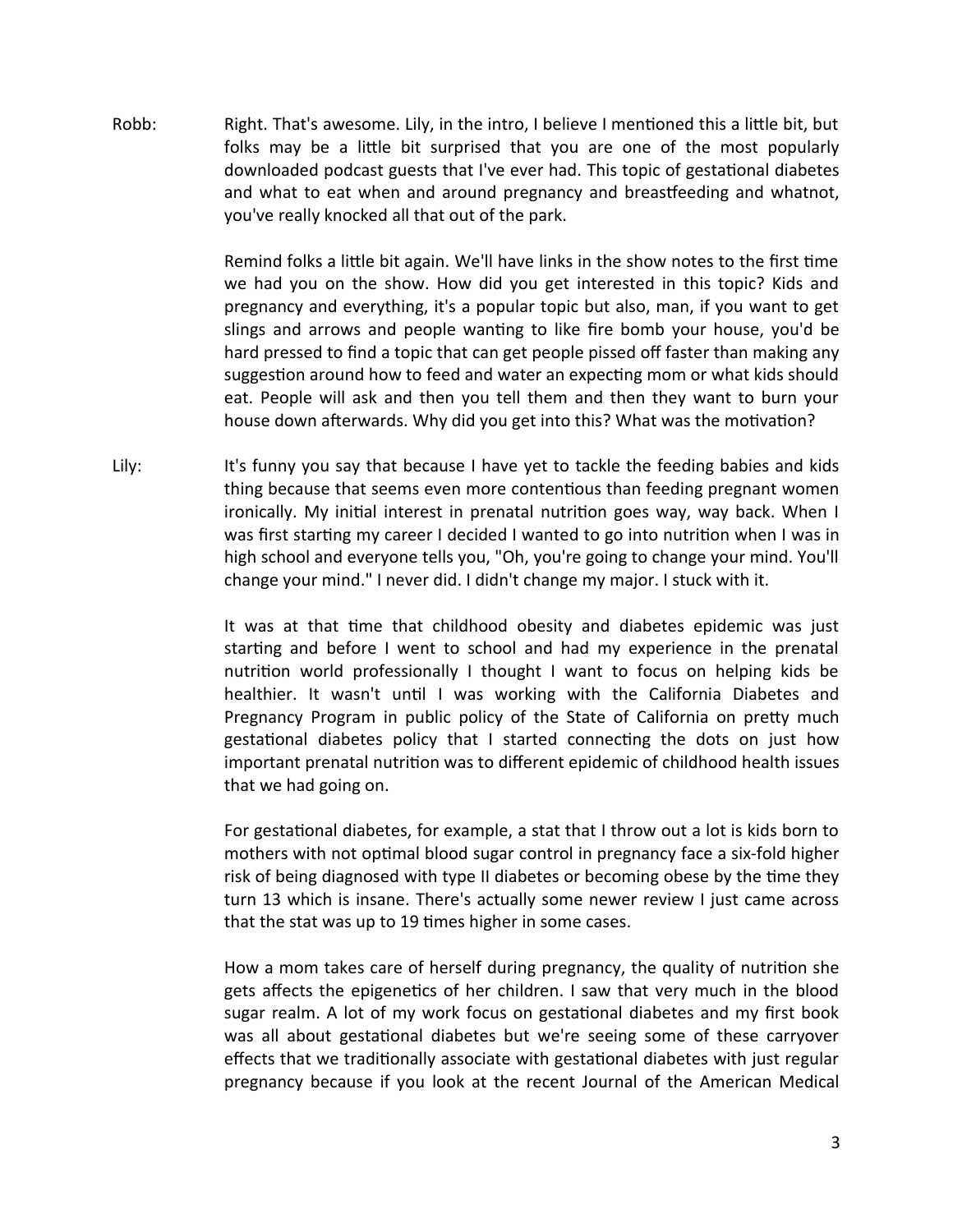Association stats, about 50% of adults have diabetes or pre-diabetes mostly undiagnosed.

The whole blood sugar issue, and I'm picking on one thing, I mean, there's many things, actually afects a lot more people than we think, probably half of pregnant women. It would be silly for us to only focus on, "Oh, these women who have diagnosable blood sugar issue because they've surpassed a certain threshold," and then ignore this huge gray area of women who have borderline blood sugar issues and don't know about it and it's not high enough to be diagnosed on a test by surpassing a certain numerical threshold.

That's how the blood sugar stuff led to the general prenatal nutrition. I also, from the beginning, have had a super interest in the ancestral side of things, was introduced to the whole Weston Price's work before I went through my nutriton training and so I always found it fascinatng how, he talks about a lot in his book, how traditonal cultures had an emphasis on specifc nutrient dense food in the time leading up to pregnancy.

In some of these indigenous cultures, it was like before couples were allowed to be married they had to be on a special diet, the idea being once you're married you're going to have a kiddo and you want to optimize their health.

# **[0:10:09]**

Before modern medicine, if you don't have that technology available to you, it really is a matter of survival of the fittest. If you want your kids to survive you want to nourish them optmally and that starts with healthy mother and father. That part of it always played into my interest in the background and so now I fnd myself connecting the dots between the current crisis we're seeing with loads of pregnancy complications and kiddos facing all sorts of adverse health risks from a very young age and how that comes into play with what advice we're giving pregnant women as to what to eat.

There's a lot of overlap. I'm kind of the -- I find that I'm the person who's always trying to get the evidence to back up some of these things because all of it sounds outlandish claims until you actually look at the data. The data doesn't lie. There's a lot of it and a lot of it points to we can do a better job at giving better, more up to date, more accurate nutrition advice to women and help with all these things, healthier moms, healthier babies and everything in between.

Robb: Yeah. One of the, I guess, drums I'd been beatng for -- Man, it's coming up on like eight years, I think, since I gave my first evolutionary medicine talk at the State University of New York in New Paltz. I walked along and talked about Moore's law and microprocessors getting cheaper and better and cell phones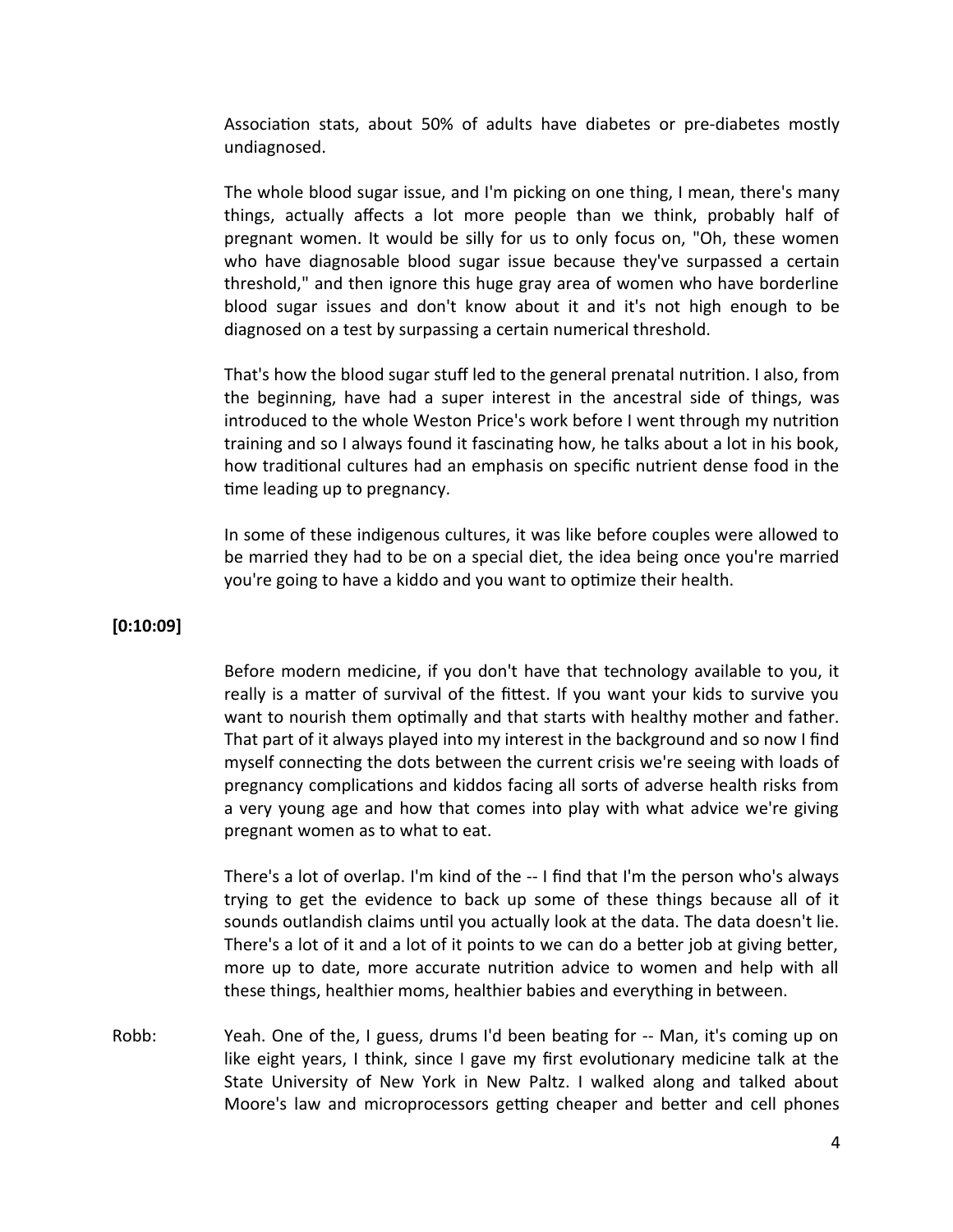getting cheaper and better and all this stuff and then you look at medicine and we know more on a pathology perspective about type II diabetes and all these related issues and what's ever known in history.

I think if you go to PubMed and you put in the search bar type II diabetes human 2013, there's like 30,000 peer reviewed articles that were published on PubMed alone in 2013. So, massive amounts of information. But yet the problem is getting worse which then I make the point, okay, if anything else, if we've got kind of an engineering problem, if we learn beter how to build bridges, the bridges get cheaper and better and stronger and all that type of stuff, medicine is getting more and more expensive and there's lots of contentious stuff around there but it's mainly driven by these degenerative modern diseases and our pills and potions approach just is not working and I don't know that it's ever going to work because these complex degenerative diseases, they're just so multifactorial.

Some of the best things we have like Metformin, I had always suspected that Metformin probably wasn't going to be a net win and now we have some long term studies of folks on Metformin and dysregulated blood glucose levels. And although their blood glucose levels improve their all-cause mortality isn't better and oftentimes is worse than the non-management.

I don't want to jab around it too much more but just some of what you said really sparked some thoughts for me. I'm working on this metabolic fexibility talk. One of the points that I make in there is that how we defne normal is really, really important. The fasting blood sugar is in the oral glucose tolerance test of folks from non westernized populations, pretty westernized populations. I forget what the exact cutoff is. Is it 160 nanograms per deciliter for over type II diabetes and then 140 at that two-hour oral glucose tolerance test?

- Lily: You mean like the 75 gram glucose tolerance test?
- Robb: Yeah.
- Lily: Since I work so much with pregnancy, all of the numbers I have in my head are pregnancy. So, for pregnancy, I can give you those values. The 75 gram glucose tolerance test, which is used almost exclusively internationally, it's recommended by the World Health Organization and is not adopted in the US. We have an old backwards way of doing the glucola which is a separate conversation.

The 75 gram, the cutofs are for pregnancy less than 92 fastng, less than 180 at one hour and less than 153 at two hours. I'm trying to remember the exact ones for the type II diabetes but they're a little bit elevated, higher than those levels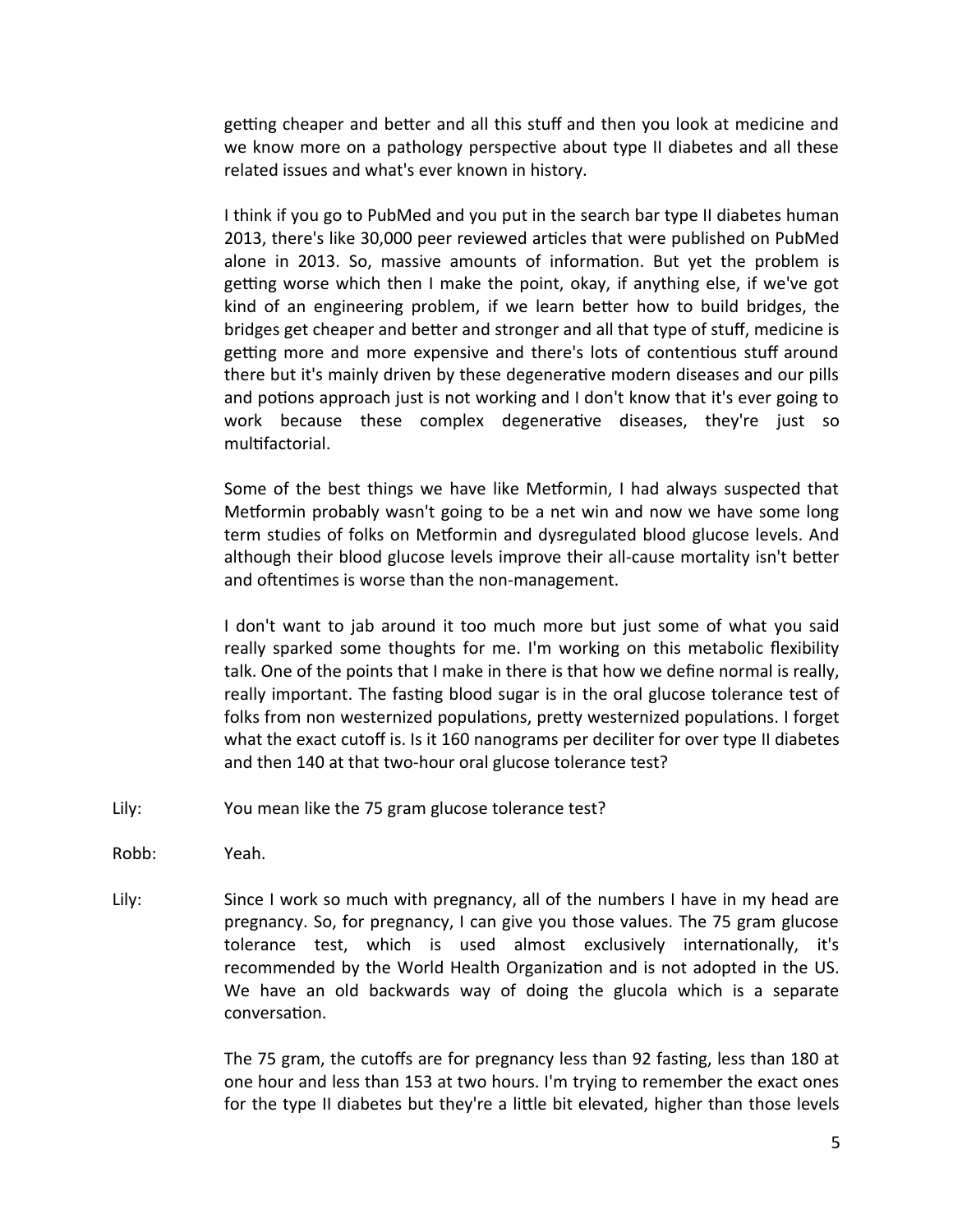because outside of pregnancy blood sugar levels trend higher. I can't remember the exact cutoffs but I think it's pretty high, like 126 fasting.

## **[0:15:00]**

Robb: Here's my point to that. In these pre-westernized populations, which tend to be little people like the males are 5'4" and the females are 5', maybe even less than that on average, they're little people which means that you've got a small delusion factor relative to westerners which are just bigger people.

> But in general, these folks did not see their blood glucose go much above 100 at the one-hour mark. So, just throwing that out there. Even are kind of aggressive standards may be so paltry as with regards to preventing somebody's epigenetic changes. What's fascinatng to me is maybe looking back at how many generations folks have had in their familial lines of antibiotics, refined foods and whatnot.

> Some of us, maybe we've only had two or three generations since antibiotic era. There are people who've had five or six generations since antibiotic era. It really depends. This is one of these, it appears to be kind of a snowball rolling downhill where each successive generation is more predisposed and then maybe prone to making even worse habits and being in a worse situation which then loads the deck adversely for the next generation.

> We really do need to get a handle on this. No matter how good you and I are at this, we're probably going to have job security throughout our whole careers trying to fix this.

Lily: Yeah. You give us the example of blood sugar, microbiome. You can pick out example, numerous examples from the literature, mostly of them are done rodent studies, of nutrient deficiencies during gestation that have carryover efects to subsequent generatons like your grandchildren, your great grandchildren and beyond. That is quite frightening especially given the current state of affairs on most people's health.

> I think we really have to bring context back to the discussion especially when it comes to -- When we're looking at what's optmal or what all these recommendations are for pregnancy, how do we know what's up? What's the context in which we're saying a certain level of nutrient is required? I mean, most of our nutrient recommendatons for pregnancy are originally based on data from adult men that are then adjusted by some mathematcal estmate that is inaccurate.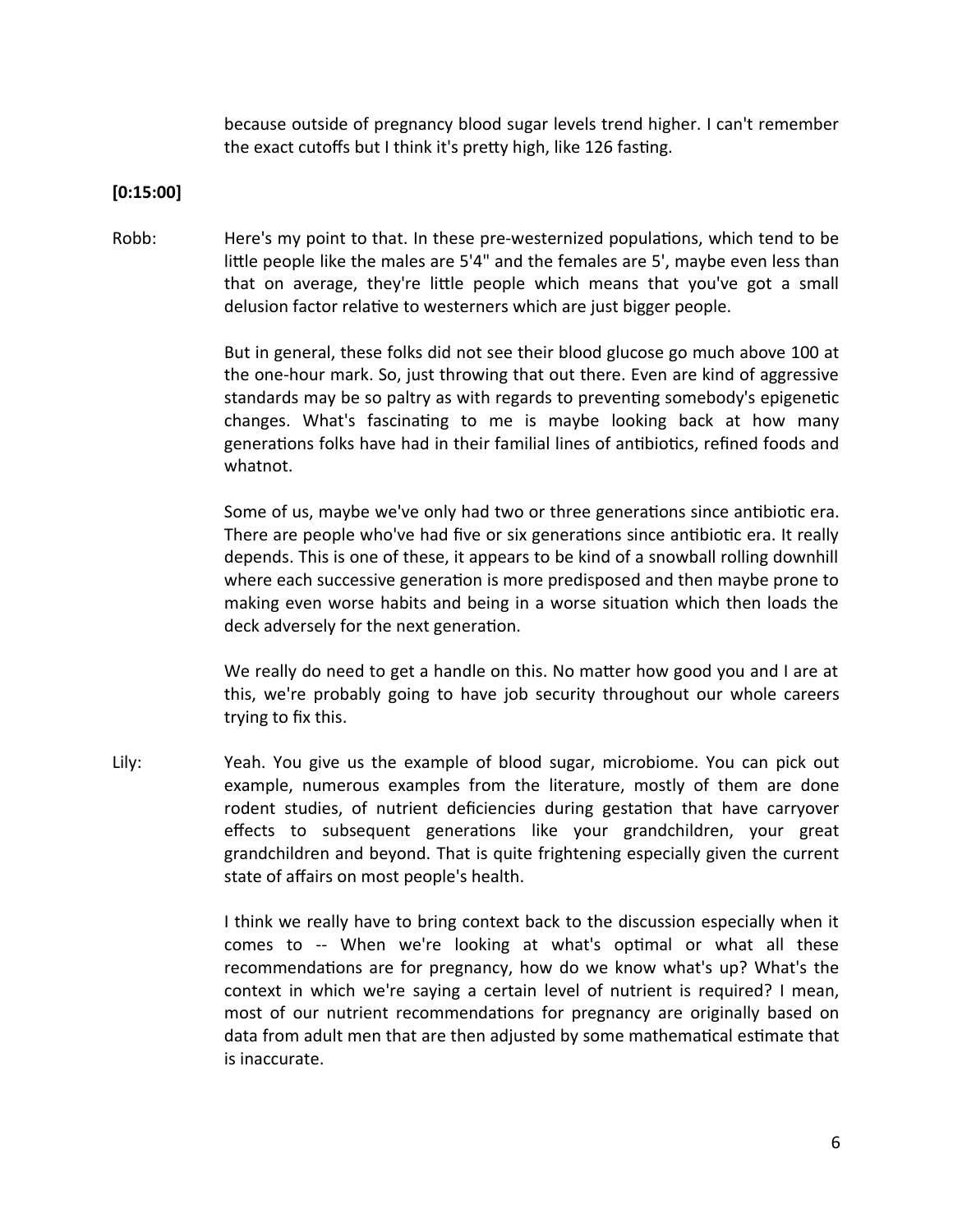Two examples of this are vitamin B12. The latest data says that the requirements during pregnancy are triple the current RDA. Another example is choline, a B vitamin like compound that's really important for preventing neural tube defects, also is very important for brain development, and the original recommendations for choline were actually set in 1998. That shows how sort of behind we are in the research. That was only 20 years ago that they even set a recommended minimum intake.

That was set based on estimates for men to prevent fatty liver disease and then they upped that estmate a litle bit for pregnancy but now we're seeing supplementation trials in humans, by the way, looking at women supplemented with double the recommended intake and looking at infant outcomes. There's one that recently came out that showed cognitive developments, specifically, they were looking at reaction time in infants, was significantly better in all of the infants from the group whose moms had the double quantity of choline.

So, all these recommendations on foods and nutrients, they have a carryover efect. If we don't know the optmal amount it's silly to then set the bar at some arbitrary level and be like, "Okay, well, 450 milligrams is fine." Meanwhile, we have conventional recommendations that aren't super happy about recommending more eggs or sometimes even still tell women to eat only egg whites and thus eliminate one of the best sources of choline from their diet and then what happens to their infants.

- Robb: Oftentimes I think only source, yeah. Right.
- Lily: Exactly, yeah. Most people, it's the only signifcant source for the people who aren't consuming liver which is the vast majority of people. I'm just pointing out some litle tny examples but there are dozens and dozens and dozens more.
- Robb: Lily, did you see the research artcle that came out recently that got a ton of press, Low-Carb Diets Boost Risk of Serious Birth Defects? Did you see that thing?

## **[0:20:00]**

- Lily: I did, yes. Did you see Zoe Harcombe's response to that?
- Robb: I did, yeah. God bless her. Yeah.

Lily: Yeah. Right.

Robb: That thing is tough for me on a lot of levels. It seems like a lot of the nutrients that we're wantng -- Marty Kendall oveer at Optmizing Nutriton has this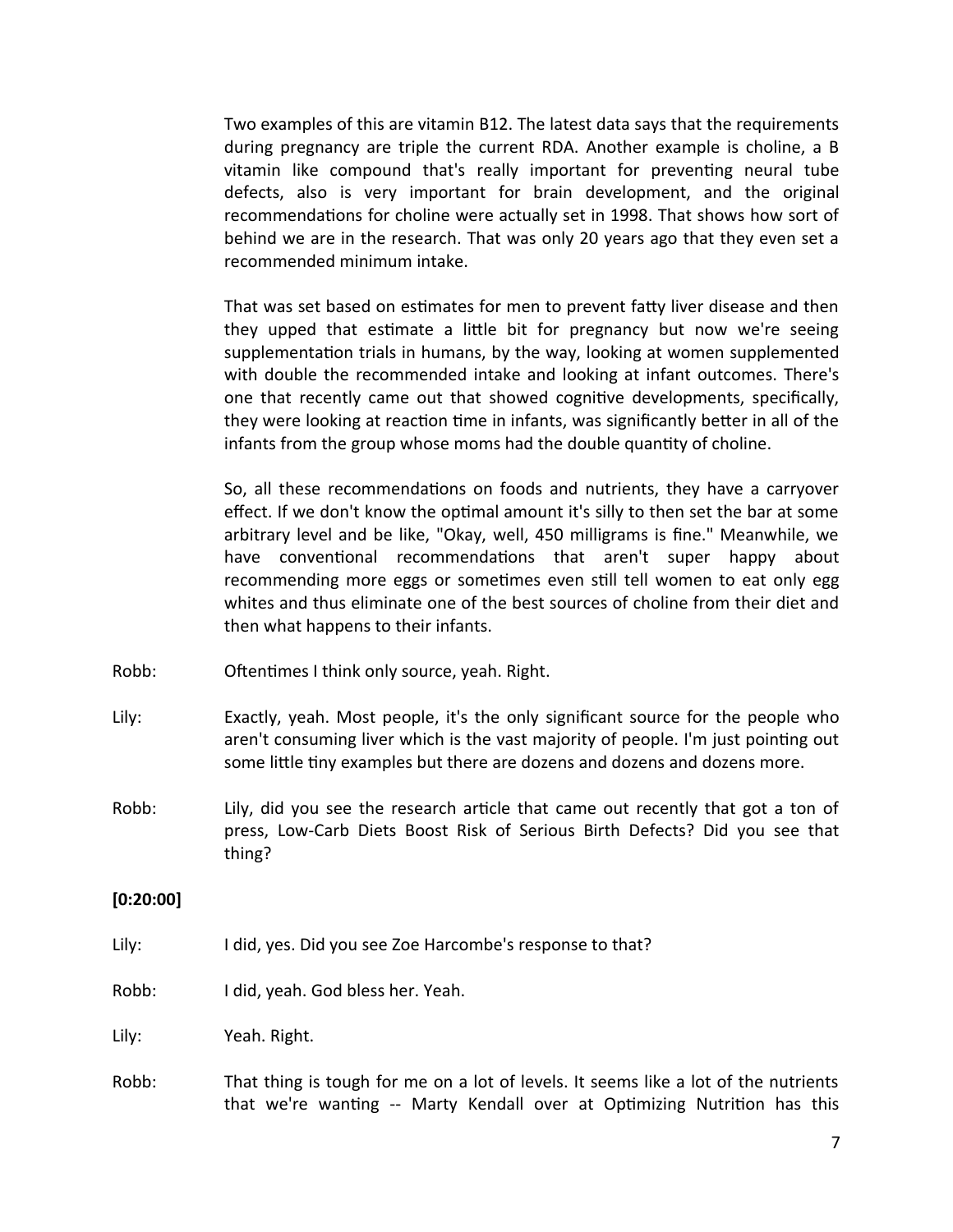phenomenal nutrient optimizer platform that he's put together. It seems like if you really lean towards a protein-centric mixed diet approach you're really stacked in the deck in one's favor for a highly nutrient dense diet. That's one layer of this thing.

The other layer is that it's also pretty clear that the needs for various nutrients are diferent on a low carb veersus a high carb diet. What do you make of all that stuf? What's going on here? Part of this, for me, is just that I think that low carb, keto, Paleo, all that stuff, is really making a dramatic in roads into folks lives and kind of the old guard is startng to freak out and they're trying to go afer this by hook or by crook. What do you think about that whole topic?

Lily: Yeah. Specifically on the low carb side of things, again, I think we have to bring context to the discussion. There's been a bunch of different studies that have looked at carbohydrate intake specifically in pregnancy and different outcomes and just to point out some issues with that one study that you brought up, there is a nutrient dense way to do low carb and then there's a not very nutrient dense way to do low carb. Still probably better than the sad American diet but still some people take low carb to the level that they're not consuming a big variety of foods or they're eliminating vegetables, for example, and you start getting super nitpicky on things.

> And it's like, "Oh my gosh, kale has carbs. Almonds have carbs." People get a little bit -- They could take it to a level. Certainly, that's something to take into consideration where your folate is coming from and really on a well-planned low carb diet you'd probably still be eating leafy greens. If organ meats were ever a part of the menu, which hopefully they are because they're some of the most nutrient dense foods, well there you go. There's an excellent source of folate along with many other micronutrients.

> I think a lot of it is context. They were getting kind of freaked out because people who go low carb then aren't consuming refined fortified grains. Actually, I got tagged in some angry twitter conversation by some dietitian somewhere who is upset that my recommendations were pushing people away from fortified grain foods because how are they going to meet their nutrient needs otherwise?

> I'm like, "Sorry, but giving people refined grains fortified with three synthetic B vitamins and some poorly absorbed iron is like a sad argument against more nutrient dense foods where we get those nutrients naturally." I think just in the framework of conventional policy eliminating fortified grain foods freaks people out. Because if you're not also including some of these foods that they traditonally consider of limits like foods that are naturally high in cholesterol and saturated fat or, God forbid, liver which might be too high in vitamin A, they say, then yeah you might end up with a diet that doesn't have enough of these B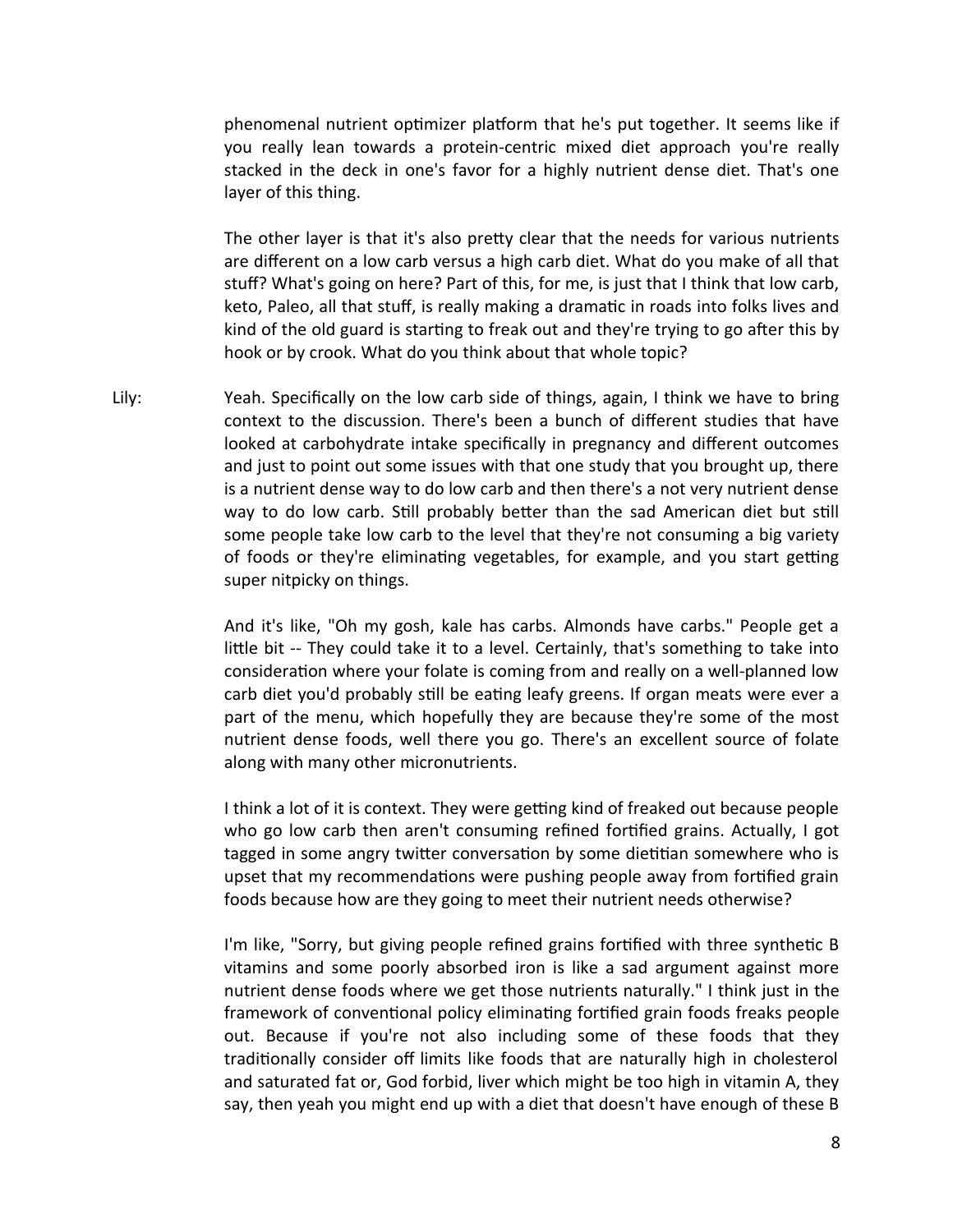vitamins because you've arbitrarily told people to avoid those foods for other reasons that aren't evidence based.

I think that's part of it. There's an interestng study that I came across looking at folate status in people and stratifying it by weight and the more overweight or obese the person was the lower their folate status was regardless of the folate intake from their diet or supplement which suggests that nutrient partitioning gets kind of messed up when metabolism is dysregulated.

Vitamin D is a great example of this as well. Perhaps the needs are higher. Perhaps that gets used up quicker. Perhaps that gets sequestered in fatty tissue or other places. We don't really know all the reasons but I think that's something that also factors into this because the women who generally are going to choose to go low carb and stay low carb are often doing it for a reason.

## **[0:25:04]**

Right now, with keto getting really popular and low carb diets having sort of a resurgence, it's a prety reliable -- It's at least a good frst efort place to go for losing weight. So, what if the women who are choosing to go low carb were the ones who already had extra weight on board and maybe by default had lower folate status for any of those possible reasons? I think that's something that needs to be looked bigger.

And then Zoe's rebutal was just perfect because she pointed out so many issues just with the study design as a whole, that it really deservees to be retracted. But, unfortunately, it's made so much just a huge wave in the world. I know I'm going to be having to write a rebuttal on that one too because, obviously, I'm a proponent of a lower carb intake before and during pregnancy.

Robb: It's interesting. Chris Masterjohn has really done a nice unpacking of the reality that one of the things -- The individual that's actually able to become obese without becoming insulin resistant is the more successful individual in a lot of ways. It's kind of counterintuitive but oftentimes what that person is doing either due to genetic factors or dietary factors, they're getting enough of these nutrients like folate and diferent cofactors that allow them to expand their fat mass, allows them to continue to overeat.

> Again, it kind of makes people crazy. They're like, wait, they're gaining weight. If you can gain weight while remaining insulin sensitive you're not quite sick yet. Whereas interestingly, people like me, I never really -- I would be that person that would neveer be able to get to like 300 or 350 pounds because I would die far before that. My insulin resistance goes up so fast and has such dramatic negative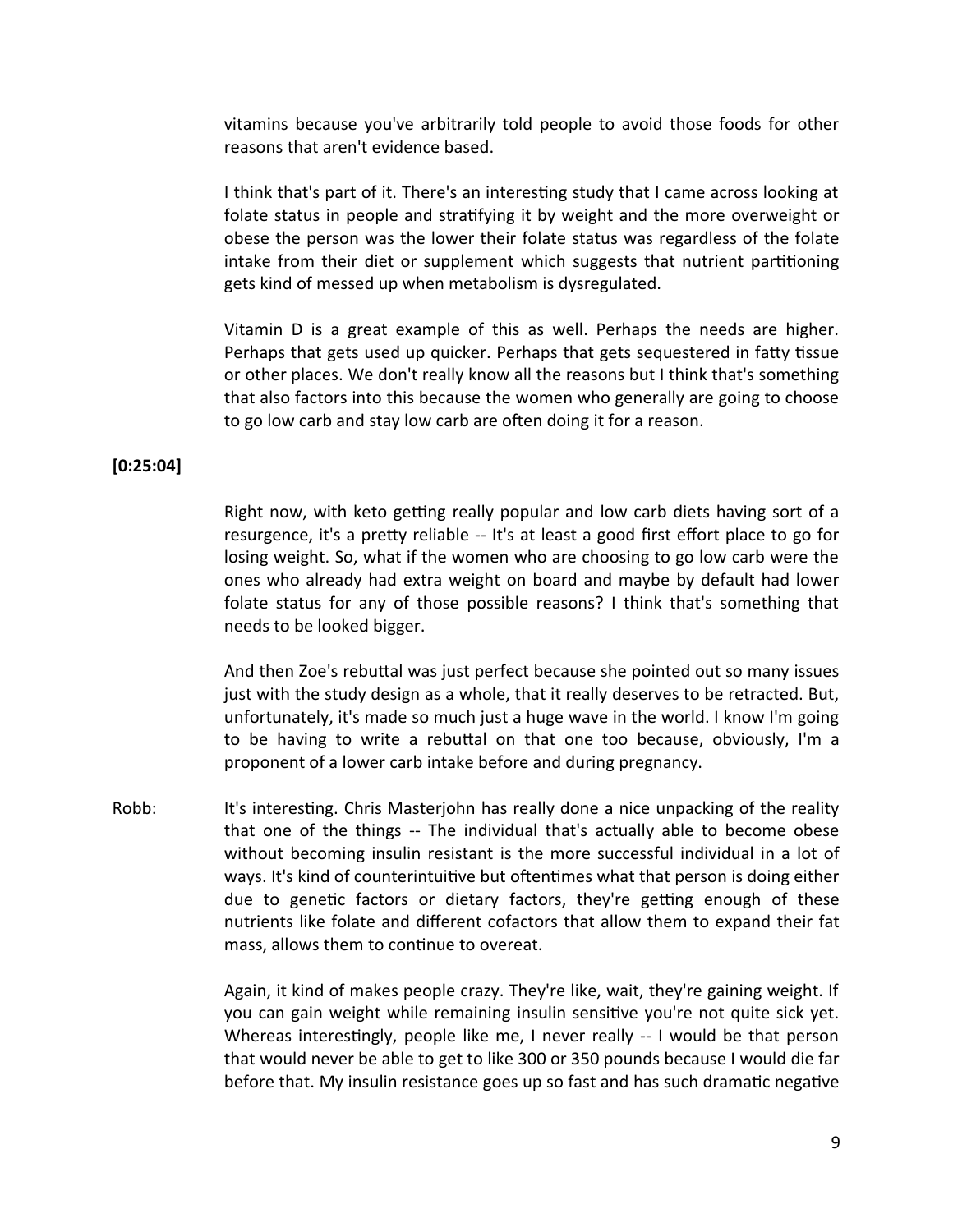efects with regards to dislipidemia, hypertension and all the rest of that stuf. I would just die.

To your point, these folks that are maybe carrying excess body fat, they've been potentially repartitioning a lot of these nutrients in what is, at least on one level, an adaptive process towards dealing with the food environment that is too rich. We're taking in too many calories by hook or by crook and, yes, insulin maters but so do calories. Again, to your point, context. That seems to be like the most important thing we're bringing up again and again.

It's really interesting and, man, it's a challenge to unpack this stuff and trying to provide a sound bite that folks can take away is really difficult but then we end up getting sound bites on the flipside of this with research that just kind of reasonably arbitrarily throws a low carb approach under the bus. And it is fascinating when you read the news reports on it where it's like folks should be eating orange juice, fortified grains and you're kind of like, "Dude, this is like prison food you're recommending here."

Lily: Yeah. Well, one of the things I looked at when I was working on my book that actually got me really fred up to write this new book was I had a colleague reach out to me asking me questions about the Academy of Nutrition and Dietetics which is like the new name for the American Dietetic Association. It was their policy paper on prenatal nutriton.

> Of course, I haven't looked at those documents in a really long time but I was like, okay, well, let me see what she's talking about because she's like, "This is just so much diferent than what you recommend." I get a lot of people who are like, "But your recommendations are so different. What do I do?" She sent me this document. I looked over the sample meal plan. It was just atrocious.

> Breakfast was oatmeal, low fat milk and strawberries. The afernoon snack was carrot slices and whole wheat crackers. The dessert was frozen vanilla yogurt, low fat. It was just the saddest thing.

- Robb: There's no real food. Wait, there's literally no--
- Lily: No, there's no real food. They did an okay job with dinner because they put in salmon and that was just about the only thing that raised any of the nutrient values on what they're talking about but they're relying on fortified grain foods to fill in a lot of the gaps on the B vitamins and then, of course, just trying to meet the bare minimum RDAs. I talked about the choline and the B12. Those were met. Definitely not super high. Iron was a little low.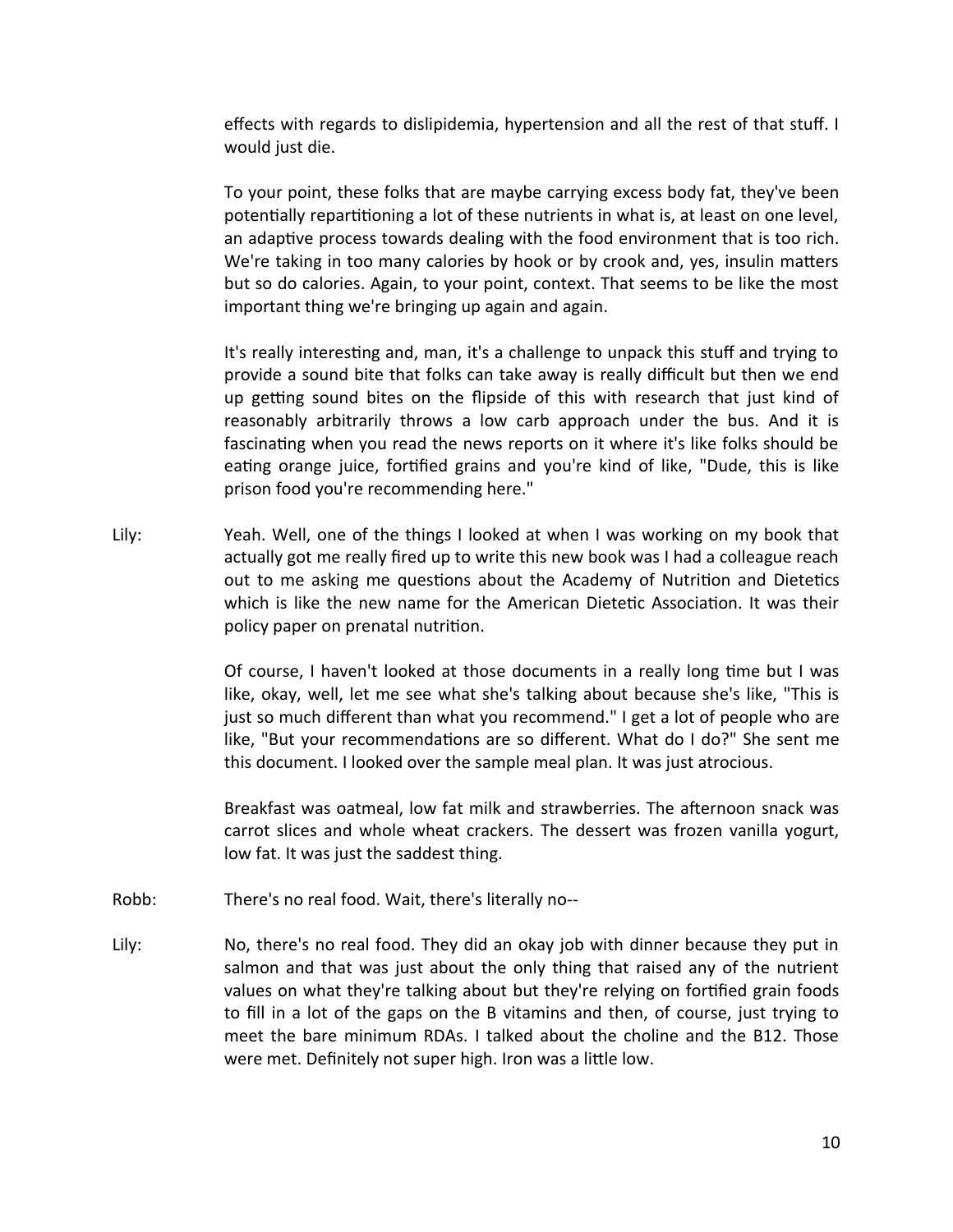I did a nutrient comparison on just -- I just took one day of a sample meal plan from the book, just a random one, and ran side by side nutrient analysis and pretty much all of the micronutrients, minus one that was equivalent, they were all higher on the real food plan.

# **[0:30:12]**

#### Robb: Shocker.

Lily: The only thing that was lower on my plan, of course, is the omega sixes because I'm not putting in vegetable oils on the plan. It's crazy. We're still in this realm of recommending lean protein, low fat dairy, fortified refined grains. We have to call it what it is. They're refined grains that have some vitamins added to it. And not enough quality animal foods, frankly, because there's stll this persistent fear of saturated fat and cholesterol and then the whole food safety thing threw a whole bunch of other nutrient dense foods under the bus as well.

> What are we left to work with here? I mean, that's it, what I mentioned. That's just fortified grain foods, low fat dairy, fruit and vegetables but not much else. It is not satsfying. It's not nutrient dense. I think it's something that we really need to take seriously. Because if recommending these foods is affecting the development of these babies and their epigenetics and their risk for disease later in life, what's happening?

> Is it any surprise that we've seen this huge surge in childhood obesity a decade or so following the applicaton of the US low fat high carb dietary guidelines? I don't think it's a coincidence and from everything that I've researched I think there is pretty solid case for doing something drastically different. That really means in a lot of ways fipping the macronutrient ratos on their heads and allowing and promotng these more nutrient dense foods so people can meet their needs naturally from food alone and not from fortified stuff.

Robb: It just makes my head spin. I'm sitting here trying to think how we tackle this or unpack it. It's maybe crazy but on a lot of levels -- I'm grateful for the lawyer that we have. He is a very nice person. We haven't had to use him all that much, cease and desist here and there with people stealing intellectual property and stuf like that. I generally try to steer clear of anything legal related but a class action lawsuit in which people held the Academy of Nutrition and Dietetics to put their feet through the fre and say, "Okay, you were guaranteeing me that if I eat this way that there will not be knock on multigenerational epigenetic changes which are inconsistent with health. And if that's not the case, then you guys are going to be legally and fnancially responsible for undoing this process."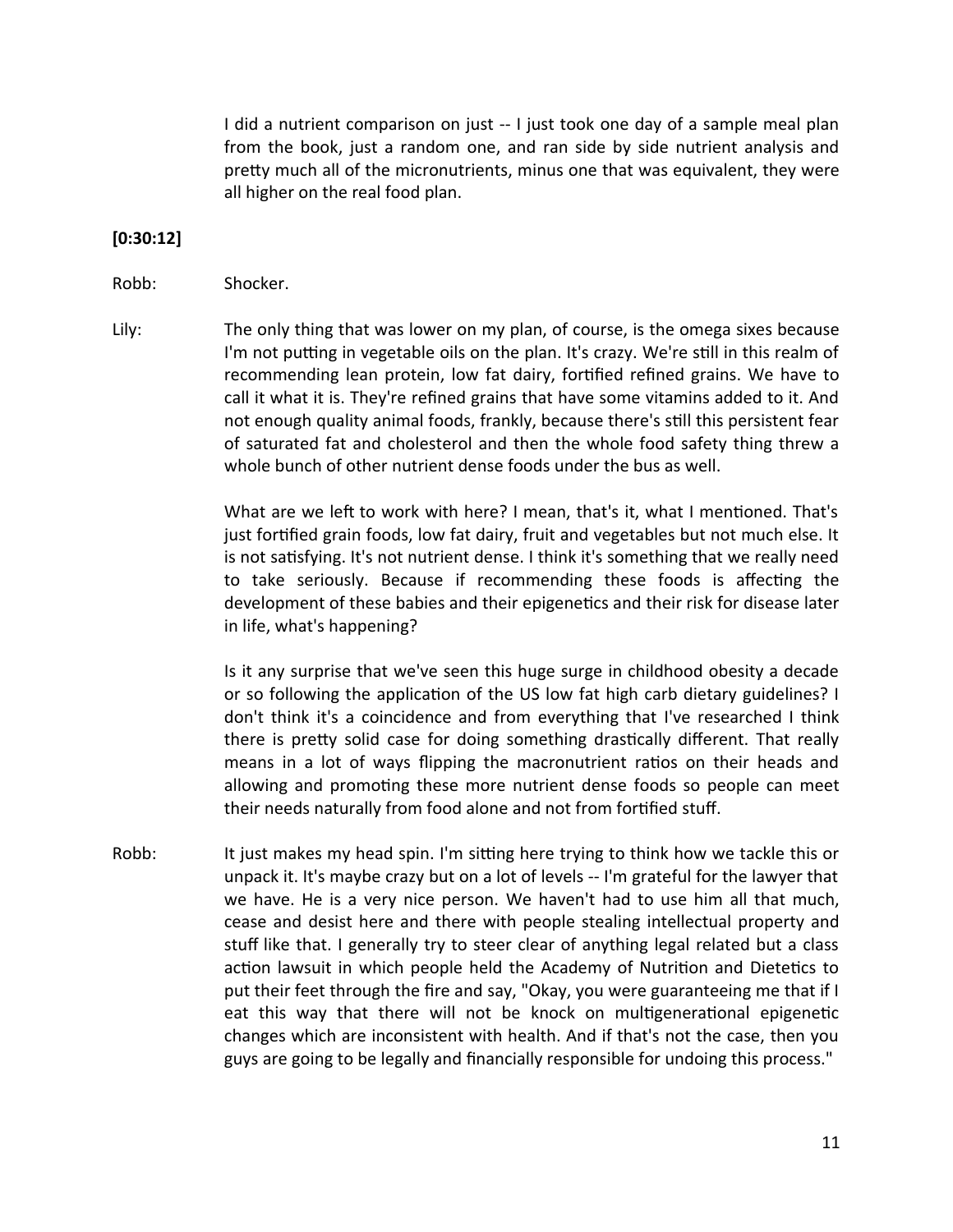Something like that might actually perk these folks up because, I mean, it's interesting the folks over at crossfit.com, the Russells, Russell Berger and Russ Greene, they did some really fascinating investigative journalism around this stuff and the collusion between NSCA, ACSM, Academy of Nutrition and Dietetics and basically big sugar. Who's that guy Dr. Katz? He was just kind of ousted off of a faculty review board because he had taken more than \$600,000 in donations from effectively like big sugar.

I mean, there was a Shell company that has giveen him some money. It's almost a million dollars. This guy has been just an unapologetic shill for the refined grain, sugar isn't really that bad, and they take all the stuff out of context where they feed people table sugar and they're like, "See, sugar is not a problem." And it's like, "Come on. Create hyperpalatable food out of that and tell me it's not a problem." It's so interestng. Other than the trench warfare that we're engaged in right now, what do you see is a way that we should tackle this stuf?

Lily: Gosh. It's hard because I have worked on the public policy side of things on a very, very small level with a small not for profit sect of the State of California focused specifically on diabetes and pregnancy and even among them, and I really respect a lot of the people that I worked with, in general really doing good work, there were still -- I'm pretty outspoken and back my keys with research and I still wasn't able to shift many of the things that I wanted to see shifted.

## **[0:35:01]**

It took about six months of arguing and providing the evidence to show that it was safe for them to even add Stevia-derived sweeteners to the list of things that would be safe because all the other sweeteners they recommend were all artificial sweeteners which like we have a lot of solid data showing maybe that's not the best idea during pregnancy for your microbiome, for your blood sugar regulation, for so many other aspects even childhood adiposity levels. Those are shown to be higher in women who consume lots of artificial sweeteners in pregnancy eveen more than the ones who are drinking sugar sweetened beverages in place, the artificially sweetened beverages, by the way.

Even in that tiny example where there's a lot less bureaucracy involved, there is still heavy amount of pressure for us to just comply with following the MyPlate recommendations. When I was working at the organization, they were leaving behind a food pyramid which was just awful, and embracing the plate but there was even argument with that because the State wanted us to follow more closely the goveernment's plate and we were suggestng a plate that was lower carb than that one.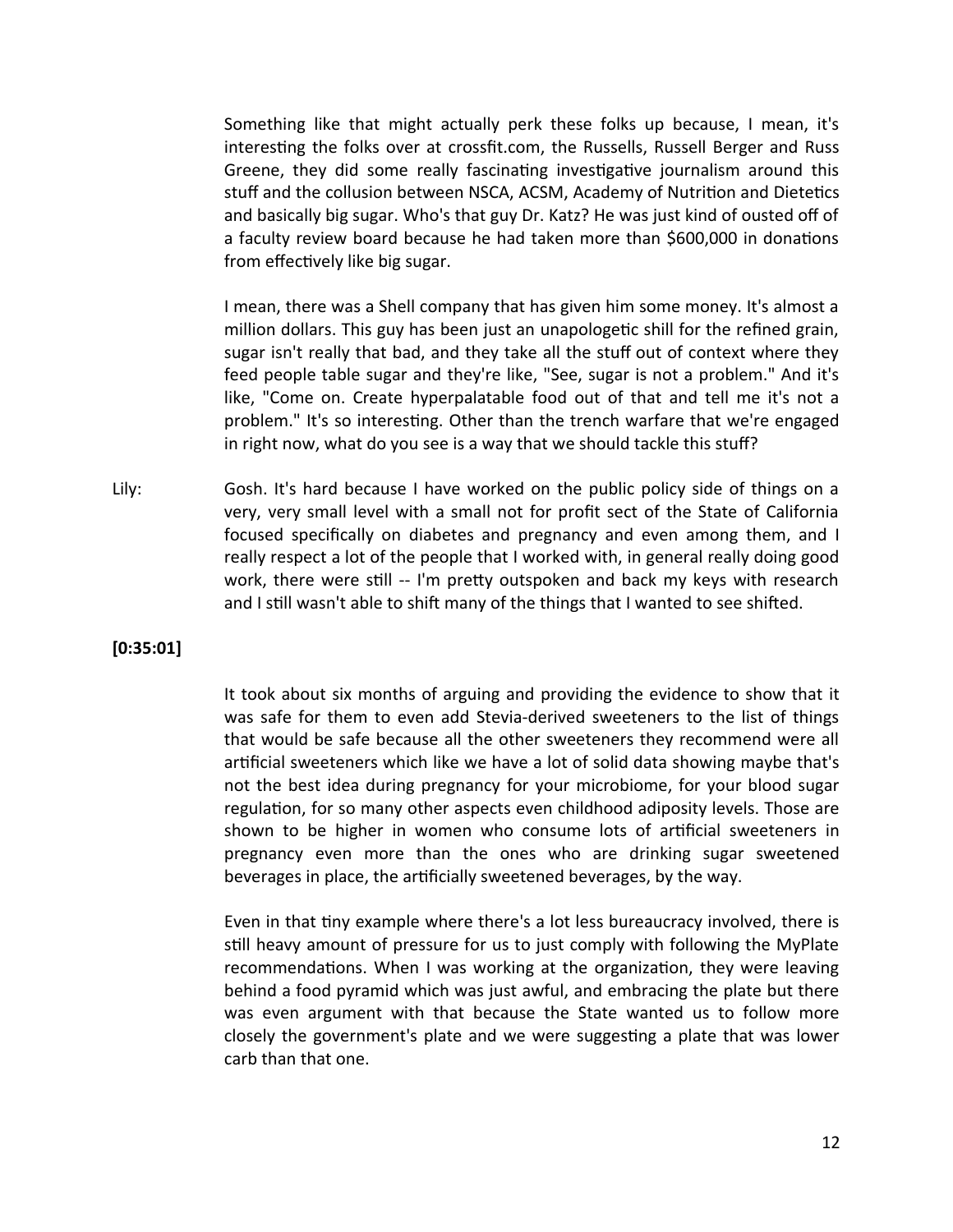Even still the recommendations are higher carb than I recommend but like the tny changes were like -- It was so minor but because it was diferent it takes so much extra effort to debunk something or go against whatever standard than it does to just go with the fow and put up with it. I'm not sure we're eveer going to see our policies really reflect the data.

There is, howeveer, I mean, there is hope. The Czech Republic, for example, actually changed their official gestational diabetes recommendations based on the information I presented in my book. They took out the base to have a minimum recommendation, minimum carbohydrate of 200 grams per day and they dropped that entrely and replace that with 200 grams was the maximum carbohydrate recommendation.

They just went like they did a full 180. They're reporting better outcomes, less meal time insulin, less big babies, less yadda, yadda, yadda. Maybe because it's a smaller country and there's less bureaucracy involved or less organizations or companies that can beneft from the sale of things like refned grains and sugars, I don't know but they were able to make that change. I'm hopeful that eventually the evidence will just become so overwhelmingly pushed in a better direction that will see some change.

My solution right now is just to go at it from a grassroots effort. I don't know that we're going to have these recommendations change. Certainly, I wouldn't expect them to change in the next decade. How many women and children's livees can we affect if we got better information out there sooner?

- Robb: Absolutely.
- Lily: I mean, I am hopeful. That's like one of the reasons that I took so long writng this second book was that I feel like I cited every single sentence. There's a 934 citatons in the book because I'm citng eveerything. Again, when you're going against the norm you have to work triple as hard as somebody who's just spouting out the same guidelines and cites the government website with the dietary guidelines and treats it like it's etched in stone. You have to work a lot harder to show that something different is potentially better.
- Robb: The Czech Republic piece is really fascinatng to me because -- As an example, this is a litle bit far feld but I'll just kind of use it as an example. Nikki and I were in Nicaragua ten years ago, traveling around and we had a guide pick us up to take us back to the airport. We were getting ready to go home. We were chatting with him.

He had lived in the US for six or seven years and then moved back to Nicaragua because he just liked the excitement there. The US is too boring. It's too safe, or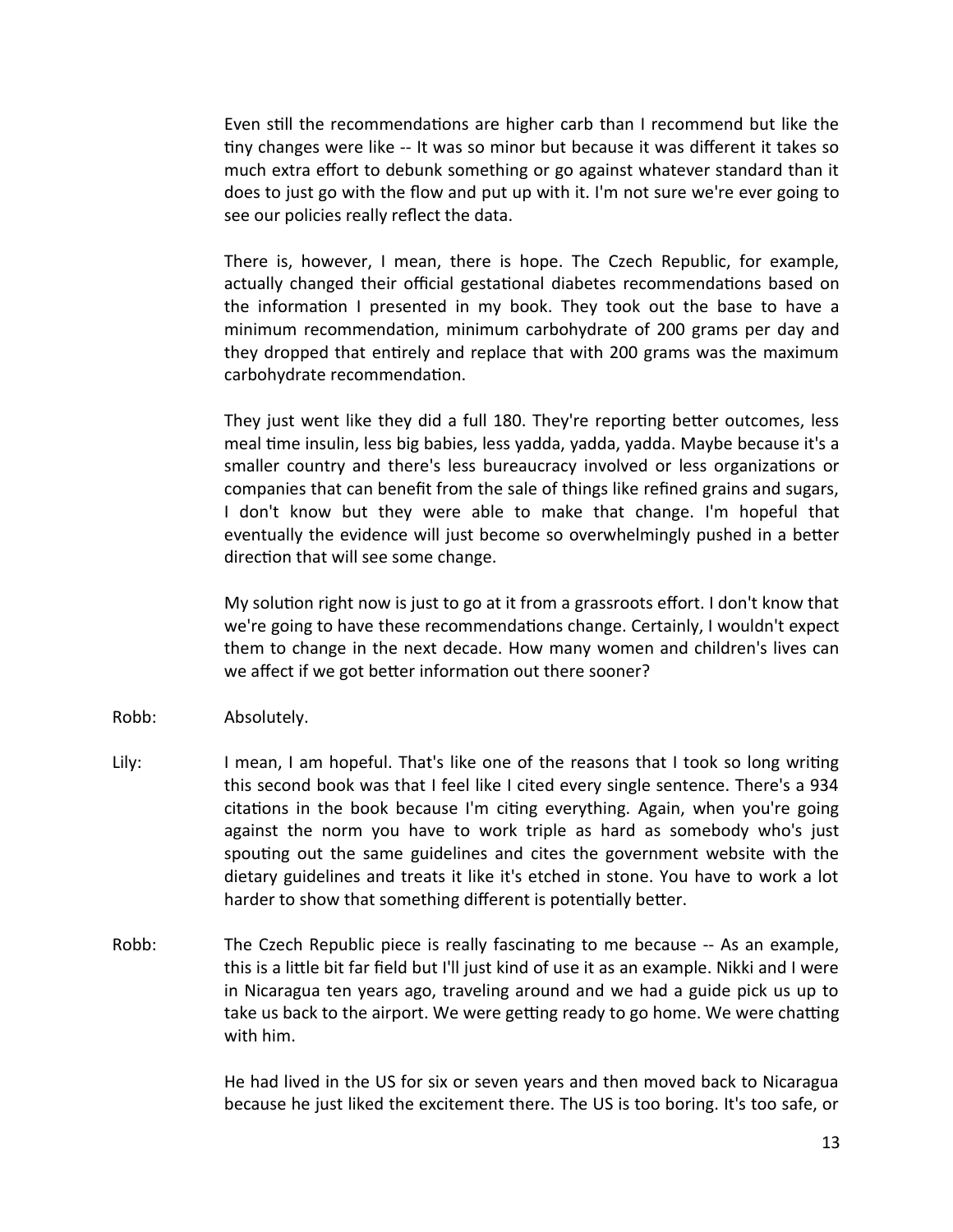what have you. I was commenting on how amazing the meat was down there. It was all grass fed. It was super good quality.

## **[0:40:00]**

He was looking at us in the rearview mirror. Really all I could see was his eye gestures, he looked up and comment. He said, "Yeah, that's right. You guys feed cows corn and grain there, right?" I'm, "Yeah. It's kind of the primary food that they eat in that final chunk of a life cycle." And he's driving along and then he looks up and he's like, "Yeah, that would bankrupt our economy to do that."

This Nicaraguan cab driver completely gets the totality of the sustainability story while he's zipping in and out of traffic and everything. He fully grokked it right there. It's interesting that most of the rest of the world doesn't have either the beneft or the curse of the kind of oblique food and monetary system that the United States has where we may end up just burying ourselves because we have so centralized power.

I long suggested that if we had five American medical associations and five or ten academy of dietetics and these guys compete against each other instead of it being one centralized entty, it's like, okay, you guys go with this and do your evidence based medicine and you go there and you go there and at least then you have the potential that somebody along that line is like, "Yeah, I'm not going to take the money from big sugar. I'm going to let this stuf--"

For that matter, I'm not taking money from big meat or big dairy or whatever. We've got some billionaire philanthropist that's going to support us and we're going to let the data support itself. But people are so enamored with centralizing power and kind of kowtowing to authority. I guess, that's okay if the goveernment gets it right but our goveernment, which ends up infuencing so much of the rest of the world, gets it so incredibly wrong.

This is just another one of those, I guess, cautonary tales on the one hand but also a ray of hope which when people don't have the luxury of getting the story wrong they're going to fx it much faster than we will. But it may be a disastrous process for us.

Lily: Yeah. It's a speak to the beef thing. You don't realize how weird the food system are until you're kind of removed from it. I lived in Alaska for a while and we got our beef from this grass based operation where the cows were literally on an island. At some point in the mid or early 1900s, somebody brought cows to this deserted island sort of near the beginning of the illusion chain and there's no predators on the island and there's no way for a barge to get to the island. It's not set up. That's it. The only thing that's on that island is this beef operaton.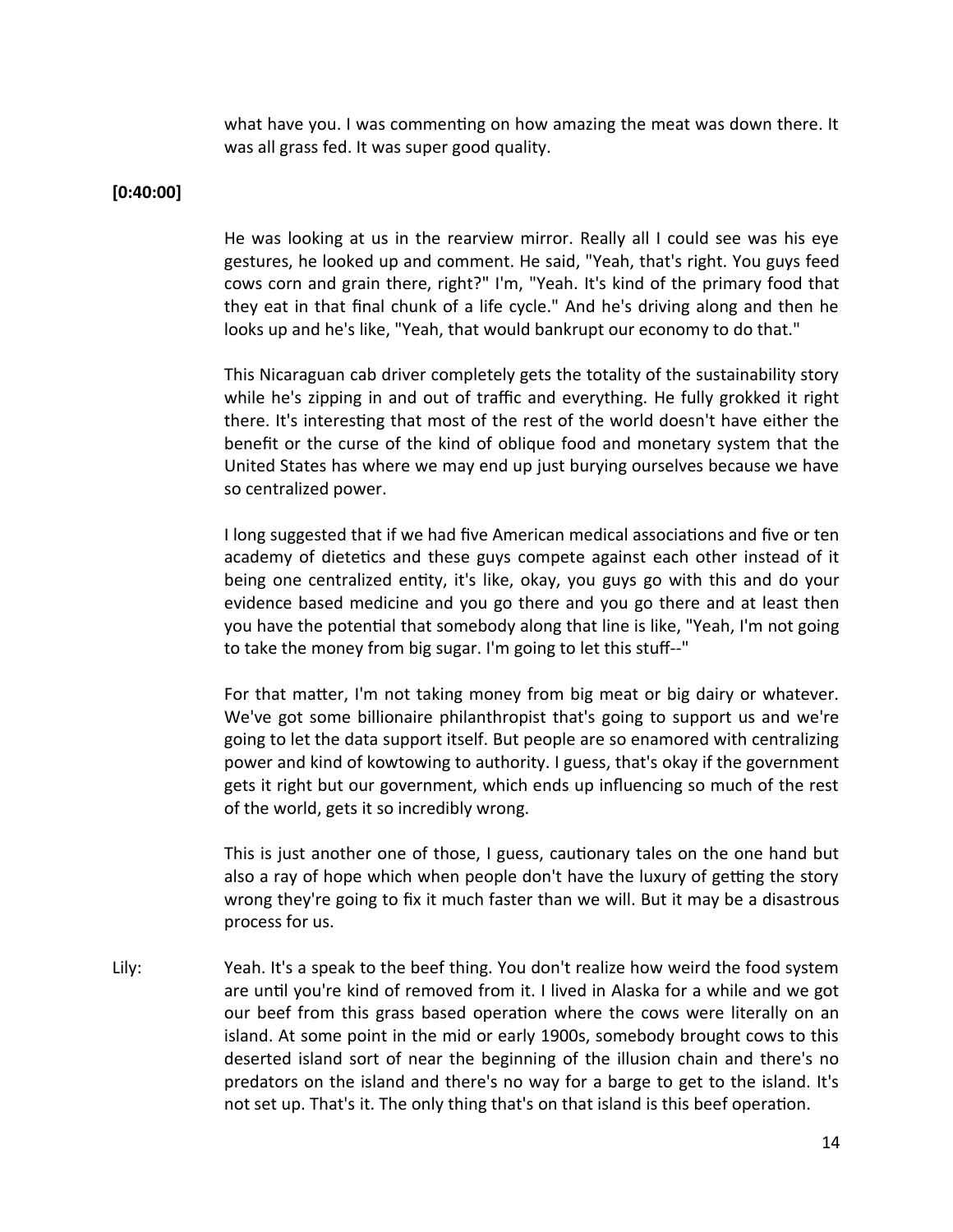It would have cost them so much money to try to ship in grain and soy feed up there for their cows or they can just let them roam and eat whatever grows there in the wild. They even processed on the island and then shipped it out. Best beef I've ever had, even better -- I get great grass-fed beef where I'm at now, really long time pasture raised grass-fed operation and it's still isn't as good as that Alaskan beef.

I feel like there was no chance for them to accidentally or purposefully maybe be given things that they weren't meant to be given because there was no need. They were just able to live out their life. But, yeah, it doesn't make sense. A lot of our food system doesn't make sense. It doesn't make sense to process foods to the level that we do and then try to fortify that thing back in to then try to make them whole again. It just doesn't work.

I feel like this has been repeated again and again and again. I don't know how much it's going to take for people to realize that a cereal fortified with B vitamins and some other items is not the same as getting those B vitamins in their natural synergetic form from organ meats, for example, which by the way is going to be a lot less expensive than buying fortified cereal.

Maybe takes a litle tme to get used to, to incorporate it into your diet if you happen to not be in a household that eat organ meats growing up like most of us from America but you take people who have grown up with that way of eating and they eat that stuff all the time. I mean, I worked with a pretty large population of people who had recently immigrated from Mexico and South American and there's like menudo on the menu. There are organ meats all the time.

## **[0:45:08]**

Often times they were being actively discouraged from consuming those traditonal foods because of, again, these outdated goveernment guidelines when really that's probably, A, it's affordable, B, they like it, and C, it's super nutrient dense. And then what do you put in place of those traditonal nutrient dense foods? Foods that are usually nutrient deveoid especially if you're going for the refined fortified carbohydrates.

It was interestng. I came across a study on micronutrient intake in pregnancy and the groups that had the highest intake of carbohdyrates especially refned carbohydrates had the lowest micronutrient intake. It makes perfect sense because it's usually not just the factor of you're eatng more of these foods but those foods are displacing other foods.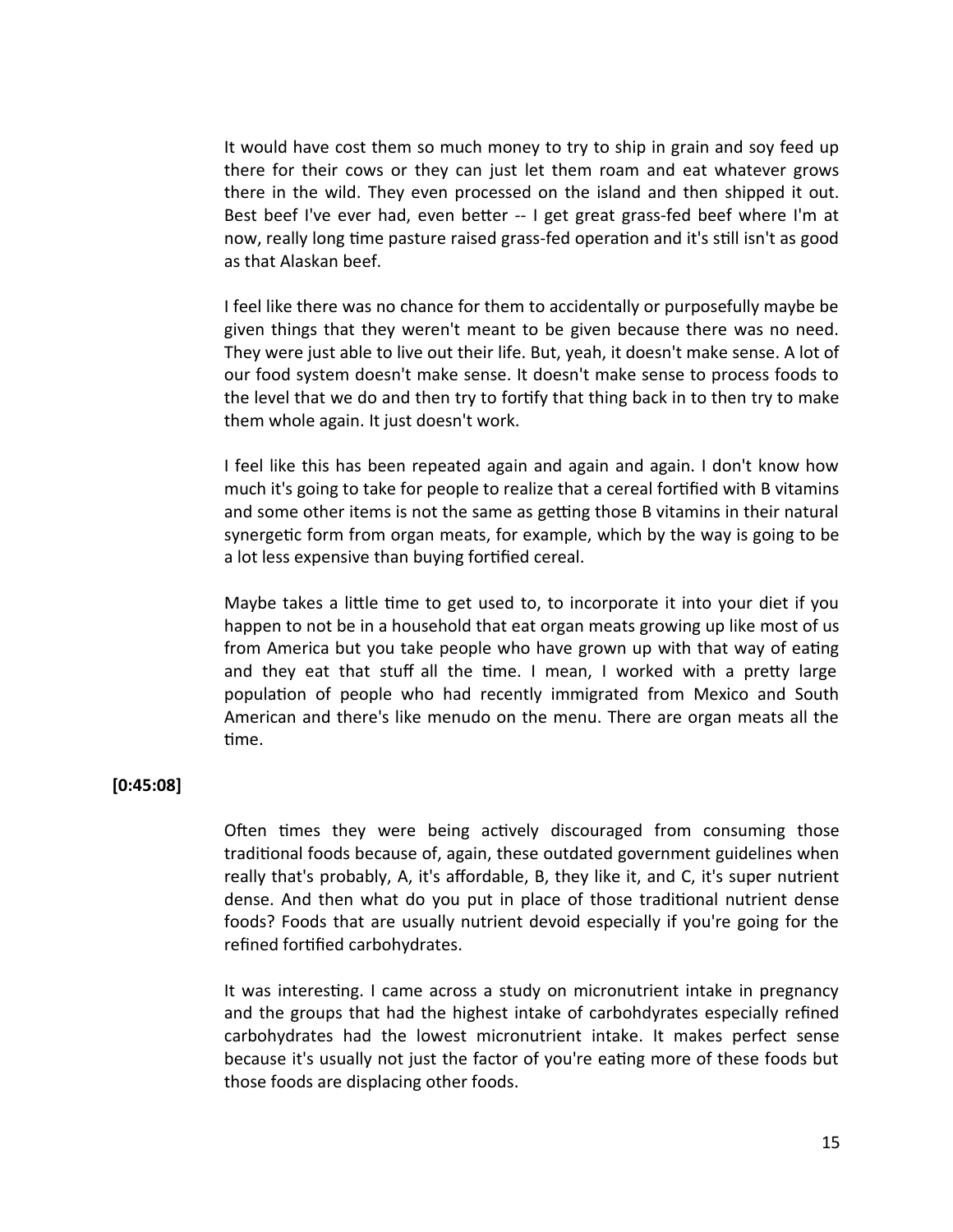Again, I think we have to take it from this radical grassroots effort where you have to inform yourself on what these nutrient dense foods are and incorporate them yourself instead of trust that some guideline is going to be the end all be all for recommendations or trust that some food company has concocted the perfect mix for you. They usually get it wrong. Make sure you usually get it right.

- Robb: Lily, I don't even know if we have mentioned the title of your new book. I don't think so.
- Lily: Have we not? It's called Real Food for Pregnancy. It's kind of a carryover from the first book, Read Food for Gestational Diabetes. Shortly after the first book was published I kept getting asked by people, "This information is so good. I want to give it to all of my pregnant clients. But it's all about blood sugar. Shouldn't every pregnant eat this way?" Well, yeah, of course. Every pregnant woman should eat a nutrient dense diet that is not excessively high in poor quality carbohydrates. Simple.

Yeah, this book has the ttle Gestatonal Diabetes in it so it's not really applicable to everyone. I still had a lot of people, midwives and OB-Gyns just give it out anyways with a caveat like, "Hey, you haven't been diagnosed with this but eat this way." I was tasked with do you have a recommendation on a general prenatal nutriton book and I scoured the market and I couldn't fnd one that was of the caliber that I could endorse.

They were either spouting the same conventional recommendations, don't eat all of these foods, all this emphasis on foods to not eat that seems silly in pregnancy. But with the food safety stuf and the mercury and fsh. People don't want to rock the boat. They don't want to look really hard at the data on that to debunk it. So, most of the time these books would just go with the flow and recommend the same old avoid these foods, same old low fat guidelines, lean meat, low fat dairy, yadda, yadda.

Or you'd find ones that had better advice and then nothing was backed with science or maybe there was some kind of outlandish claims in there too that I couldn't really wrap my brain around like some strange supplement recommendations or things that just didn't set right with me so I was like, all right, I guess I got to tackle this.

I was pretty much playing a waiting game to regain my brain power after having my son and have the time and the child care available to tackle this project because it was just a big monster of a project to work on mainly because I was citng eveerything. If I didn't cite anything and I was just making this stuf up, it would have been a simple project. But no, I had to dig into all the data. That took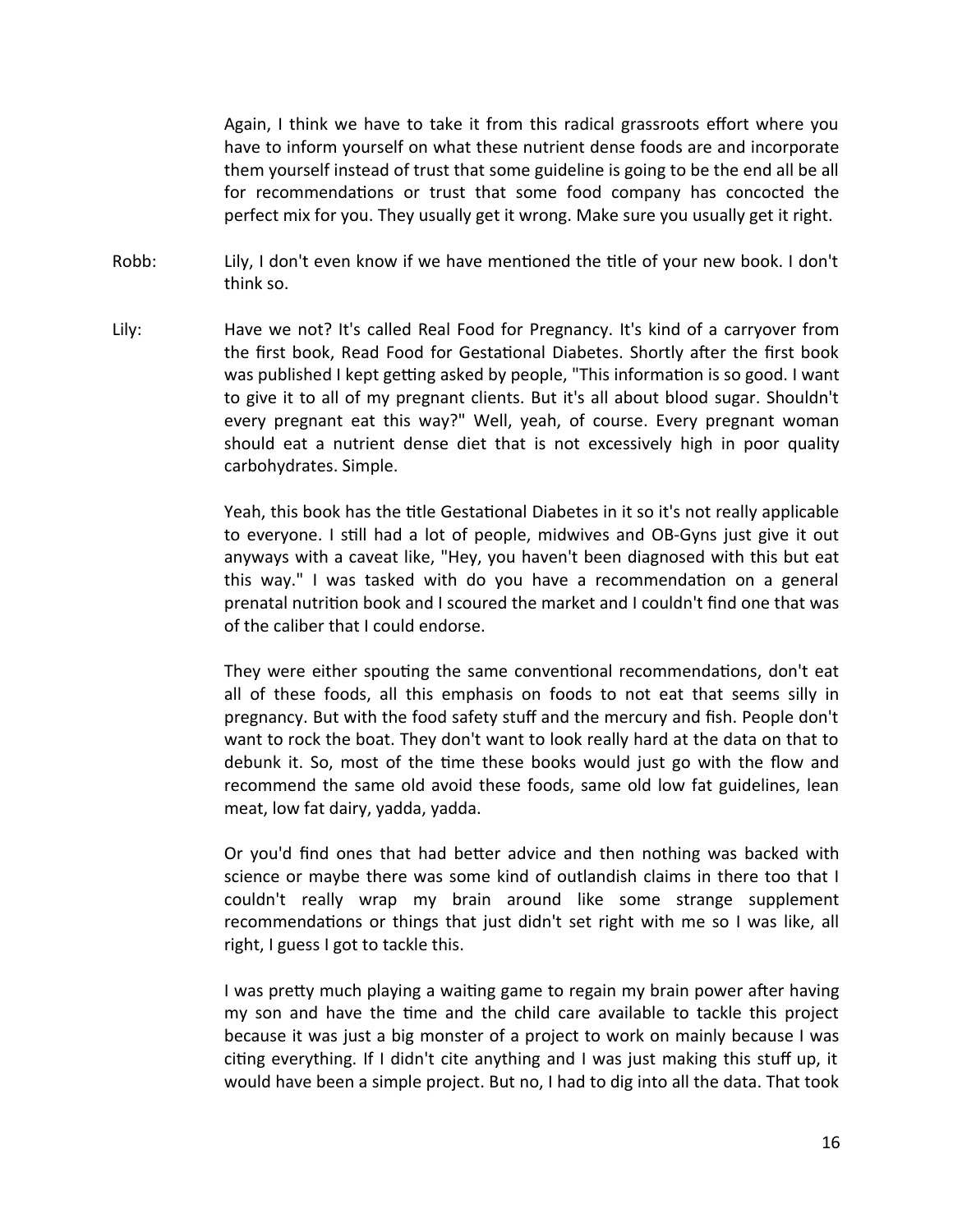a long time to write but I'm really happy with the end product and I'm happy with the advanced reviews I've received so far. Most of them are pretty positive.

There are some people who are stll a litle uncomfortable with some of the recommendations, again, because they're so different than what's currently out there but I think we're seeing a paradigm shift in prenatal nutrition before and I'm really happy to have a lot of clinicians on board who are behind us.

Robb: It's awesome. I'm so grateful that you're doing this work. I've kind of floundered around in this space. I think when we had you on the show the frst tme -- I had done maybe a three-part series or something like that on gestational diabetes and kind of laid out some recommendations which were in line with your, but not nearly as sophistcated, not nearly as informed from clinical experience and whatnot but, man, the gnashing of teeth and push back I had from that.

## **[0:50:16]**

I had equal parts too. A lot of people are like, "Holy smokes. This really fxed all the problems I had. I had a great pregnancy. Everything went well." Man, it was a contentious topic. I was pretty happy to offload that liability to you. I feel like here's this person who is way smarter than I am. Go check out her stuf.

It is funny. I assume that although the second book is massively referenced and leans heavily on more updated research, it still is going to be quite synergistic with the frst book but people want that unique snowfake experience and so it's like, hey, I'm pregnant not gestationally diabetic so I need something that speaks to me. So you pretty much have to do it.

Lily: Exactly. And the first book on gestational diabetes, I was really -- I kept that book very simple by design and the language, the way it's structured, the way I present informaton, that was all veery much an intentonal choice because the diagnosis usually is people are blindsided by it. Sometmes this is their frst brush up with an idea that, "Oh my gosh, my health isn't exactly perfect," and "Oh my gosh there's something that I could do and I don't know how to do this. Is my pregnancy going to be terrible? Is my baby going to be huge or still born?"

> All these fears come up and so that first book was very much written from the perspective of like you have just been diagnosed, it's going to be okay, here's what go do and here's why it's diferent than what you're told and why it's going to work better than what you've been told from your conventional dietitian.

> Because of that and because most women are diagnosed with gestational diabetes in the third trimester, I intentonally glossed oveer a whole bunch of topics that are more relevant for early pregnancy and I kind of glossed over --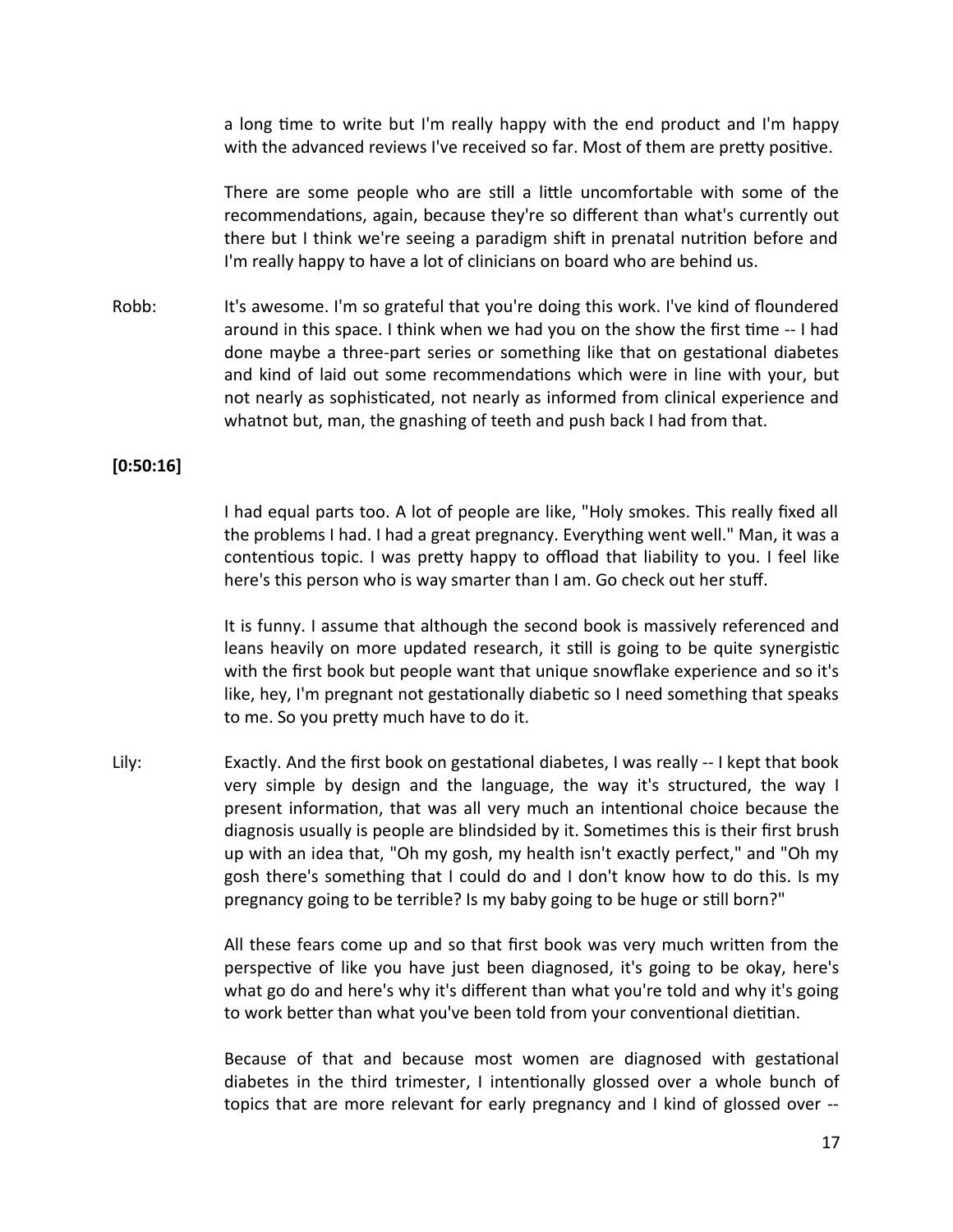Again, it was intentional but there's so many more topics I could have gone into that I didn't.

So, this new book fills a lot of those voids. The whole point of the first book was to get people on board with the fact that a lower carb diet would be beter at managing blood sugar and also that it would be safe even in spite of all these unfounded warnings on ketones. That was really the focus. This other book I feel like, oh my gosh, I think I might be a lot more under fre because I take on so many other topics.

I take on the food safety issue. I take on lab testng, thyroid stuf. I take on the diagnostic standards for gestational diabetes and all the different alternative tests which I didn't cover in the first book because you're picking up this book because you're diagnosed. This other book, you're probably reading an early pregnancy and you haven't yet gone through that testing.

There's a lot of other areas of controversy that I tackle in the new one hence why it's like double the size of the frst book with six tmes the number of references because I just had to by necessity. And then also coming at it from the standpoint of I've now gone through pregnancy and had a kid of my own. There's like a whole section on postpartum stuff as well.

I know a huge amount I'm going to get pushed back on is how nutrient intake postpartum in breastfeeding women affects nutrient levels and breast milk. I'm going to be under fre for that one. I really tried to frame it carefully. Howeveer, there's so many barriers to breasteeding that some people will assuredly take it the wrong way and be upset that I'm suggestng women eat nutrient dense foods to make more nutrient dense breast milk.

The data doesn't lie. Again, that's why I just cite myself so much because I'm going to get pushed back. I was actually pleasantly surprised how litle push back I got on the frst book. I thought I was going to be prety crazy but more so I just get people reaching out a litle bit confused and asking for references which I happily send over.

And now we have a couple more updated studies to add on the whole low carb and ketosis thing that sort of add to exactly what I defend in that frst book. We'll see. I'm a little bit nervous but also I think I backed my case enough that the overall net result will be positive. We'll see.

# **[0:55:14]**

Robb: I'm so stoked that you've done this. Really grateful for the work that you do because I felt like an absolute crazy person saying what I was saying and, again,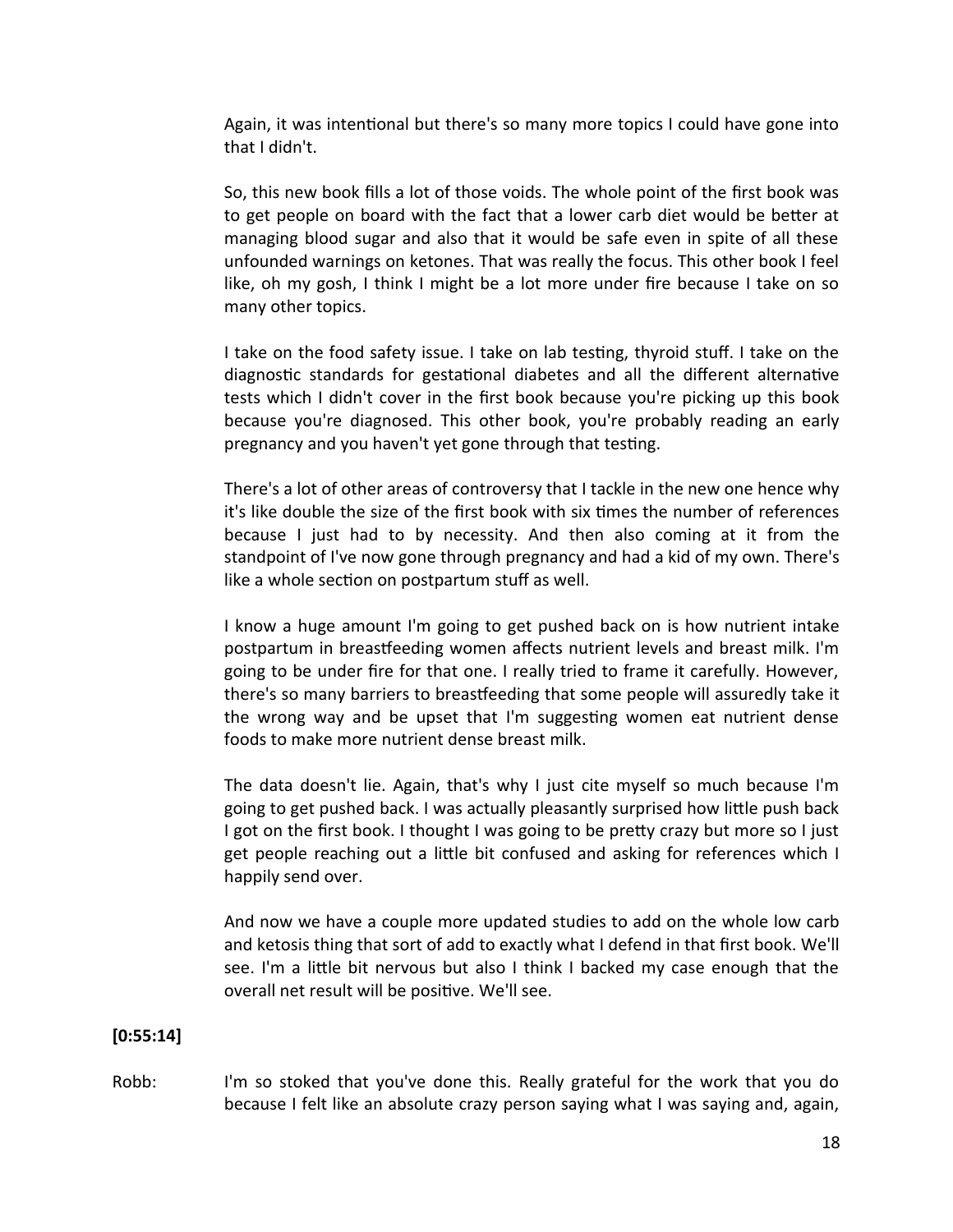like you have such a broader experience and depth of experience in this topic than I do. It's just awesome to be able to lean on you for all this material. Lily, remind folks where they can find you on the interwebs, the name of the book, when the book is being released, where to track that down. We'll make sure to get all that in the show notes.

- Lily: Awesome. So, you can fnd the book at realfoodforpregnancy.com. They'll be sold through Amazon so I'll have a print version and a Kindle version. Eventually, if I get enough people knocking down my door I might record an audio version. We'll see. I'm also giving away the first chapter for free. That includes a section that I referenced earlier that does the nutrient comparison on the conventional diet versus real food which a lot of people are finding interesting. Definitely if you're curious but not curious enough to buy, at least go and get the free chapter and read that. And then you can find me on my main website over at pilatesnutritonist.com, my blog and there are all sorts of--
- Robb: Any preferred social media outlets you hang out on?
- Lily: I'm only three. I'm on Twitter, Facebook and I just started an Instagram account but, man, I feel like a total newbie at Instagram. I just realized last night that I had 25 messages. I was like, oh, I didn't even realize there are message function on Instagram.
- Robb: It took me about a year to fgure that one too. It was like, holy smokes.
- Lily: It's like sorry to leave you waiting. I'm pretty sure this question no longer applies. You've probably had your baby already. I apologize.
- Robb: What are your handles?
- Lily: You can fnd me on all those. On Instagram and Twiter, I'm @LilyNicholsRDN and on Facebook it's Pilates Nutritonist.
- Robb: Lily, thank you so much for doing all this hard work, super excited to see the success that is going to come out of doing this book. I have no doubt that there will be a little bit of slings and arrows and pressure cooker but you're tough. You're up to the challenge. It's going to help a lot of people, so really grateful for the work you're doing.
- Lily: Thank you. I'm hopeful it will be as positive as the feedback I've had on Real Food for GD. We'll see.
- Robb: Looking forward to seeing you in real life. Are you going to be at Paleo f(x) this year?